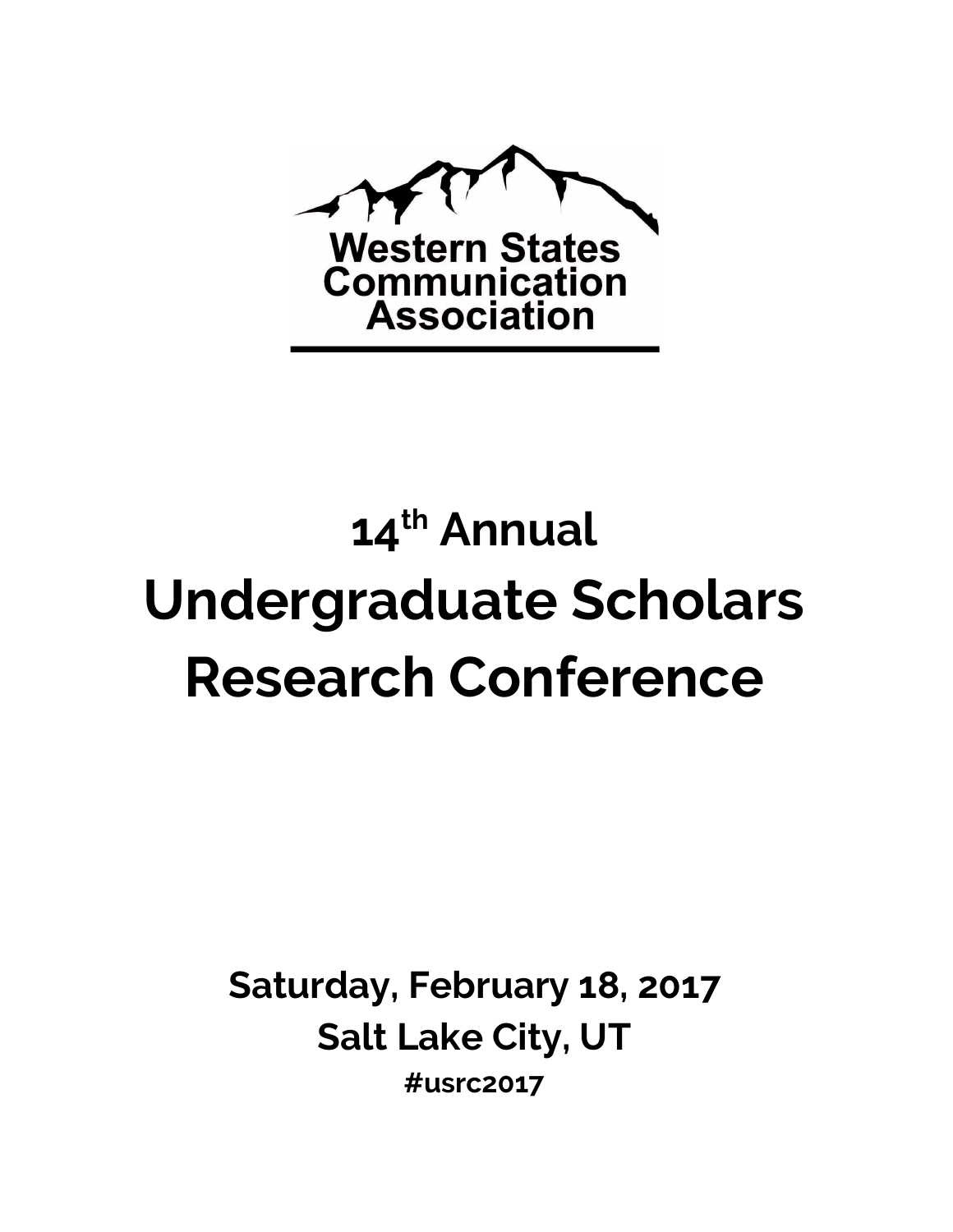## Welcome to the 14<sup>th</sup> Annual Undergraduate Scholars Research Conference

The 14<sup>th</sup> annual Undergraduate Scholars Research Conference is finally here! I received over 90 stellar submissions that were reviewed by faculty throughout the Western States Communication Association (WSCA). Kudos to all those who submitted their work!

This year's conference includes presentations on a variety of timely topics. The papers represent a breadth and depth of ideas, methodologies, and standpoints that are reflective of our diverse Communication faculty. I am impressed by the work that our undergraduate students have done and will continue to do. Be sure to attend the 12:30pm Awards Reception where we will recognize those students who are receiving Top Paper awards.

Following the conference, please join me for the Graduate Student Workshop. A number of Graduate Coordinators and Graduate Advisors will provide suggestions for how to apply to and successfully complete graduate school. We'll conclude with our Graduate Programs Open House, where you can find out more information about graduate programs within our region.

I'd like to thank last year's Second Vice-President, Eric Aoki, for his advice and detailed records, as well as WSCA's Executive Director, Heather Hundley, for knowing just about everything. I'm also grateful to all of the panel chairs/respondents, workshop panelists, reviewers, and sponsors for making the planning of this event enjoyable.

When you see me, don't be surprised if I'm taking pictures of all the exciting events at the Undergraduate Scholars Research Conference. You can find the pictures on social media: #usrc2017. Join me online in documenting this momentous occasion!



Dr. Marnel Niles Goins WSCA Second Vice-President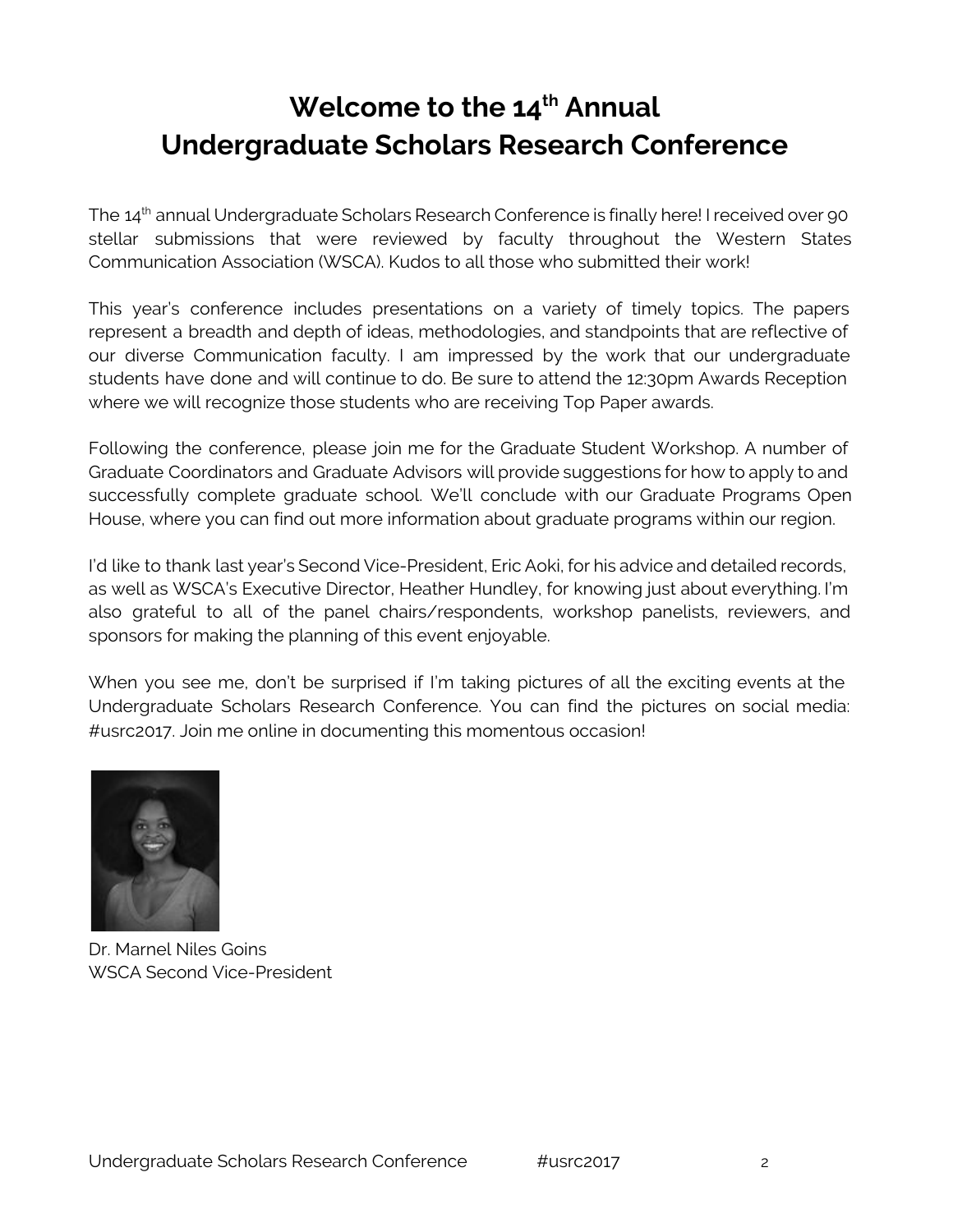## Undergraduate Scholars Research Conference

### Saturday, February 18, 2017

## Overview of Events

| <b>Time</b>        | <b>Event</b>                 | <b>Location</b>            |
|--------------------|------------------------------|----------------------------|
| $7:00 - 7:45$ am   | Registration                 | <b>Ballroom Foyer</b>      |
| $8:00 - 8:15am$    | Welcome Reception            | Teton                      |
| $8:30 - 9:30$ am   | Session 1                    | Sinclair, Casper, Cheyenne |
| $9.45 - 10.45$ am  | Session 2                    | Sinclair, Casper, Cheyenne |
| $10:45 - 11:30$ am | <b>Break</b>                 | Teton                      |
| $11:30 - 12:30$ pm | Session 3                    | Sinclair, Casper, Cheyenne |
| $12:30 - 1:00$ pm  | <b>Awards Reception</b>      | Teton                      |
| $2:00 - 3:30$ pm   | Graduate Student Workshop    | Sun Valley                 |
| $3:45 - 5:00$ pm   | Graduate Programs Open House | Ballroom C                 |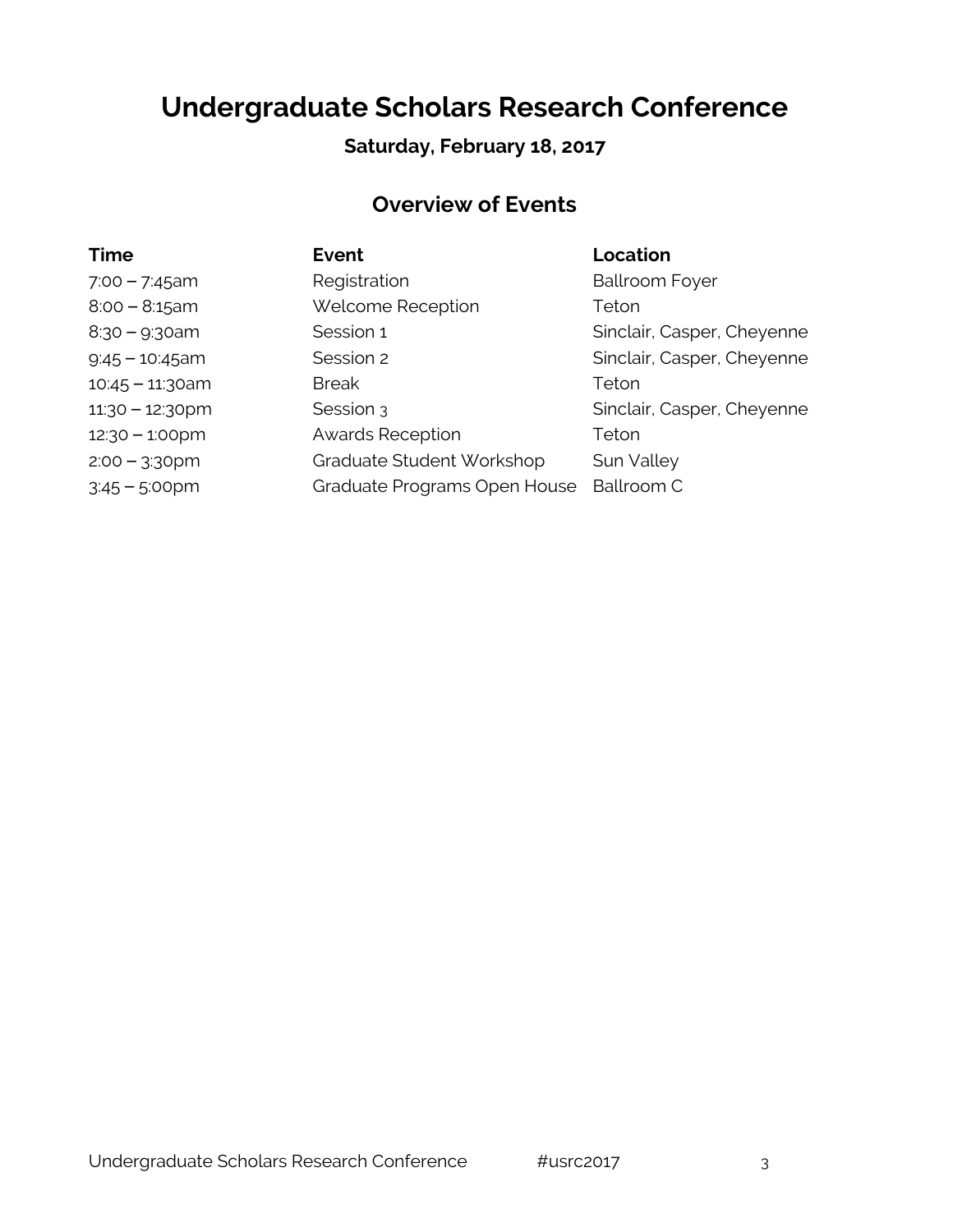## Undergraduate Scholars Research Conference

Welcome Reception & Continental Breakfast

8:00 - 8:15am Teton

#### Session 1

8:30 – 9:30am

#### Panel 1: Who Has the Power? Sinclair Shows and the Power?

Chair and Respondent: Christopher M. Duerringer, California State University, Long Beach

America the Beautiful: Examining America's Racially Inclined Notion of Beauty Brenda Barniga, California State University, San Marcos

Borne by the State: Inmate Pregnancy Termination and the State's (Re)Productive Power Marguerite Nguyen Lehman, University of San Diego

Figuring Out the Power Dynamics of a Strip Club: Power Dynamics, Gaining and Regaining Power, and the Dehumanization of it All

Ashley Neal, California State University, Los Angeles

Ute Nickname Research Project: The Rhetoric Surrounding the University of Utah's Nickname on Social Media and its Influence on Representation of the Northern Ute Nation Sarah Patterson, University of Utah

#### Panel 2: American Politics **Casper** Casper

Chair and Respondent: Gerri Smith, Sacramento State

Unveiling Prejudice: Addressing Islamophobic Rhetoric's Role in the 2016 Election Kaleemah Muttaqi, Cosumnes River College

Political Efficacy and Online Political Participation Jessica Jasso, University of the Pacific

California's 7th Congressional District Race in 2016: An Ethnography about American Politics Tyler Gunn, Cosumnes River College

Researching Media Coverage of the 2016 First Presidential Debate Jillian Self, Cosumnes River College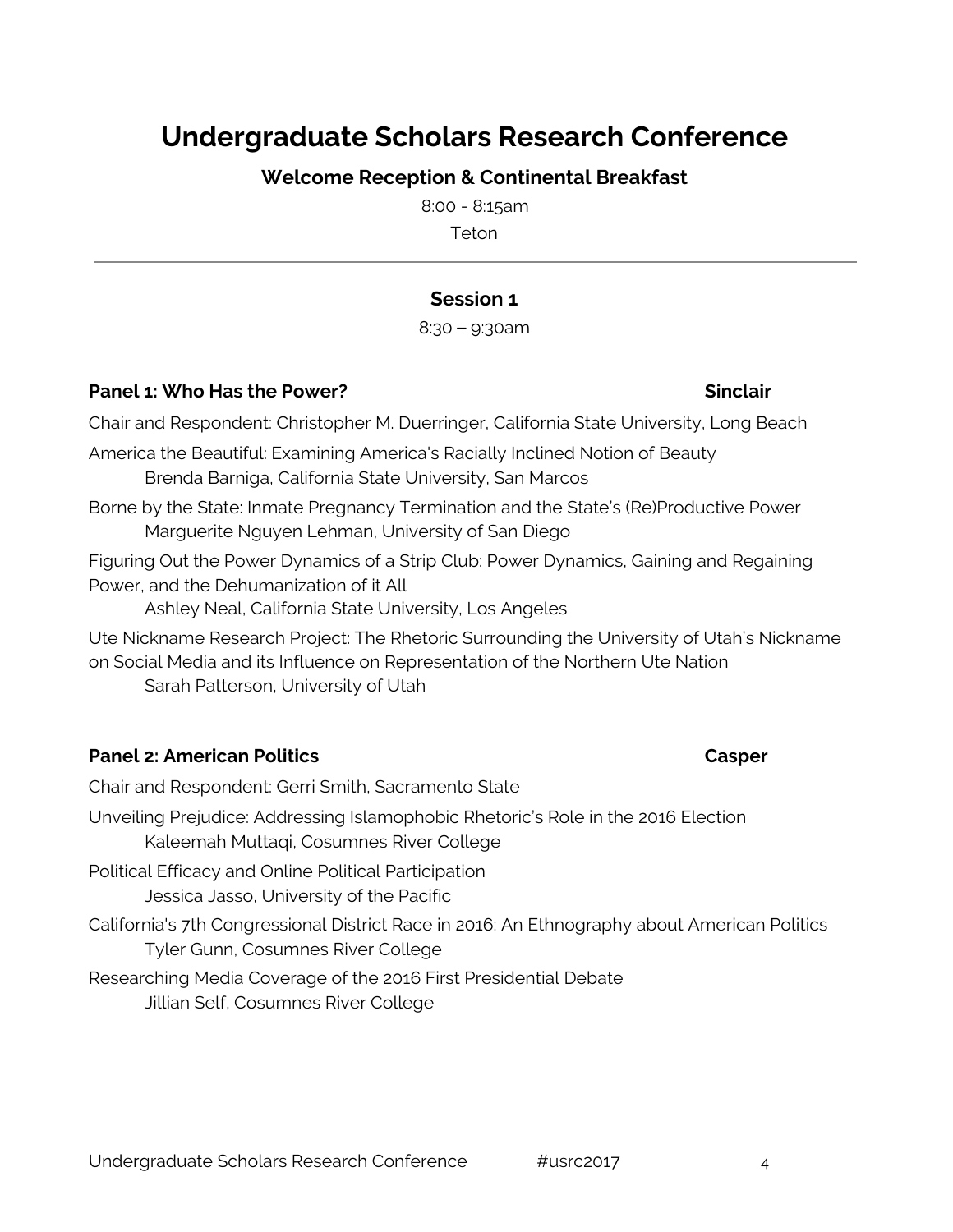#### Session 1 (Continued)

8:30 – 9:30am

#### Panel 3: Communication Strategies in Context Cheyenne

Chair and Respondent: Tara G. McManus, University of Las Vegas

The Influence of "Big Talk" on Communication Apprehension Among Students at the University of Wyoming

Sara Kirkpatrick, University of Wyoming

A Life Full of Challenges: Exploring the Stressors and Coping Strategies of Emerging Adult Undergraduate Student Parents

Kaleb C. Esplin, Utah State University

The Relationship Between Nonverbal Mirroring and Reciprocal Self-Disclosure Tyler J. Read, Northwest Nazarene University

Authenticity and the Lyrical Strategies Employed by White Rappers Irene Sanders, University of Colorado, Denver

#### Session 2

9:45 – 10:45am

#### Panel 1: Communicating in Close Relationships The Sinclair

Chair and Respondent: Christina Granato Yoshimura, University of Montana

Humor Functions Throughout Platonic Relationships: Knapp's Staircase Model

Greg Shipman, University of Puget Sound

Duyen Vo, University of Puget Sound

Alesha Brown, University of Puget Sound

Brothers Here, Brothers There, Brothers Everywhere: An Intersection of Gender, Communal Identity, and the Contingency of Language

Javi Fuentes, Southwestern University

Communication Strategies Used by Individuals in Multicultural Families to Negotiate **Differences** 

Haley Pasquariello, University of Colorado, Denver

Does Your Coach Affect You? An Exploration of the Influences of Coaches' Communication Styles on Team Sports Players

Joseph Fontana, California State University, Fullerton Joseph Leung, California State University, Fullerton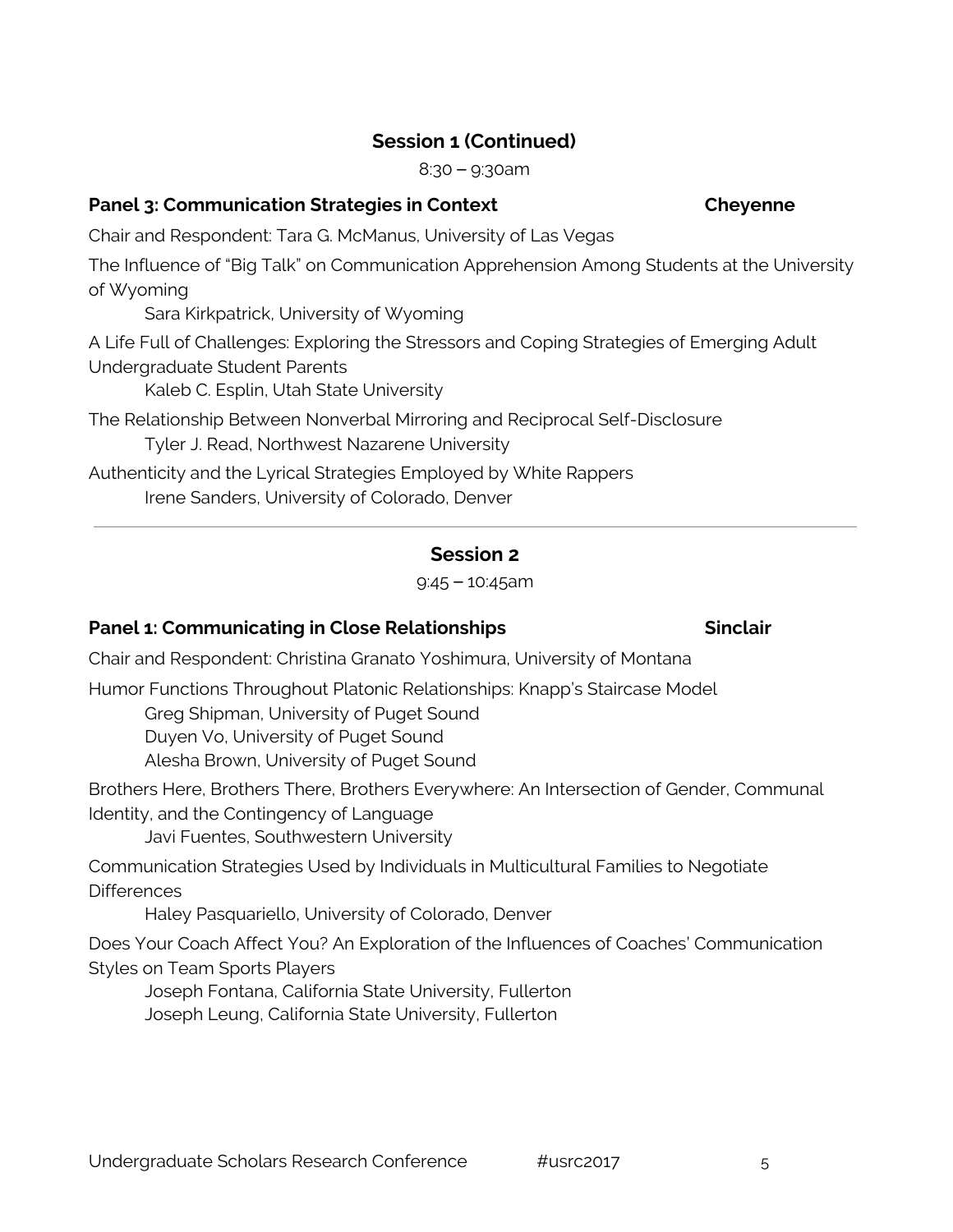#### Undergraduate Scholars Research Conference  $\mu$ usrc2017 66

#### Session 2 (Continued)

9:45 – 10:45am

#### Panel 2: Organizational Influence and Socialization Casper

Chair and Respondent: Carlos Tarin, University of Texas, El Paso

Georgetown University: Slavery, Legacy, and Reconciliation as Understood Through Communication Theory

Olivia Cook, Pacific Lutheran University Brooke Wolfe, Pacific Lutheran University

- A Perfect Storm: Organizational Politics Elizabeth McGree, University of Portland
- Always, Always, Always an RA: A Study in Socialization of Resident Assistants Peter Sotos, University of Portland

Population Paradox: Envision Utah and the Not-So-Infinite Environment Weston G. W. Wood, University of Utah

#### Panel 3: Acceptance, Inclusion, and Humanity Cheyenne

Chair and Respondent: Donna M. E. Allen, Northern Nazarene University

Humanizing Through Method: A Communication Ethnography of Homelessness in Fresno Cathleen M. Fagundes, Fresno State

Freak Show and the Need for Inclusion in American Society Brandon C. Beach, California State University, San Marcos

The Harry Potter Novels as a Tool for Increasing Acceptance of Diversity Katy Eldridge, California State University, San Marcos

"I Just Want to Smile Like Everyone Else": Patients' Narratives of Dental Health, Communication, and Identity

Lorain Rice, San Diego State University

#### Break & Snack

10:45 – 11:30am Teton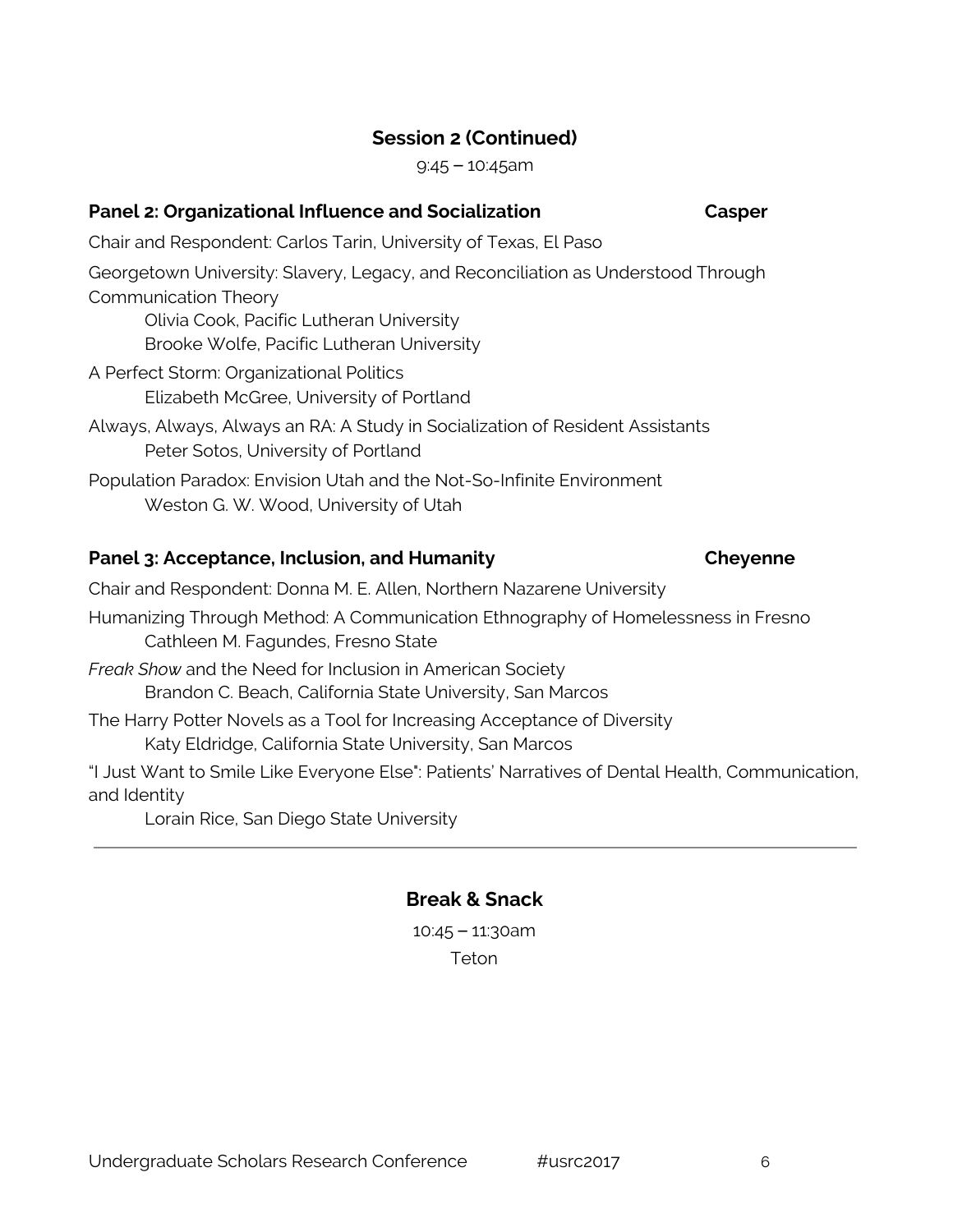#### Session 3

#### 11:30 – 12:30pm

#### Panel 1: Talk, Food, and Family Sinclair Sinclair

Chair and Respondent: Greg Dickinson, Colorado State University

Talk of Religion and Spirituality in Mother-Daughter Communication Kahryn Pedroza, University of San Francisco

You Don't Know Me: Discourse and the Identity of Chefs and Cooks Brianna Pitcock, Boise State University

Reconceptualization of Food through Metaphors in Food Documentary Films to Motivate Lifestyle Changes

J, University of Colorado, Denver

Rituals and Family Identity: An Interview Communication Study of Mealtimes Christy Xiong, Fresno State

#### Panel 2: Media and Engagement Casper

Chair and Respondent: Derek Buescher, University of Puget Sound

Perpetuating Perceptions: Global News Coverage of the East African Drought, Responsibility, and Views on Climate Change

Mara Midiere, University of Portland

Environmental Journalism: Deriving Best Practices from Environmental Communication and Journalism Strategies

Clare Duffy, University of Portland

"If It Bleeds, We Can Kill It": Conservative Responses to Gender in Predator Michael Foist, Indiana University-Purdue University, Columbus

Finding Dory: Challenging Counter-Hegemonic Representations of Disability Danielle C. Biss, California State University, San Marcos

#### Panel 3: Culture and Politics Cheyenne

Chair and Respondent: Robert Gehl, University of Utah

- A Latina Judge's Voice: A Look at Sonia Sotomayor's American Dream Racial Narrative Yasmine X. Robles, Willamette University
- The Impact of the Media on Vietnam War Veterans Returning Home from the War Jordan Thomas, Utah Valley University
- The Game, The Prize, and War Crimes: Geopolitics and Soft War in Syria Christine L. Brady, University of Utah
- The Theatrical Myth of Obama in Cuba Patrick Conroy, Willamette University

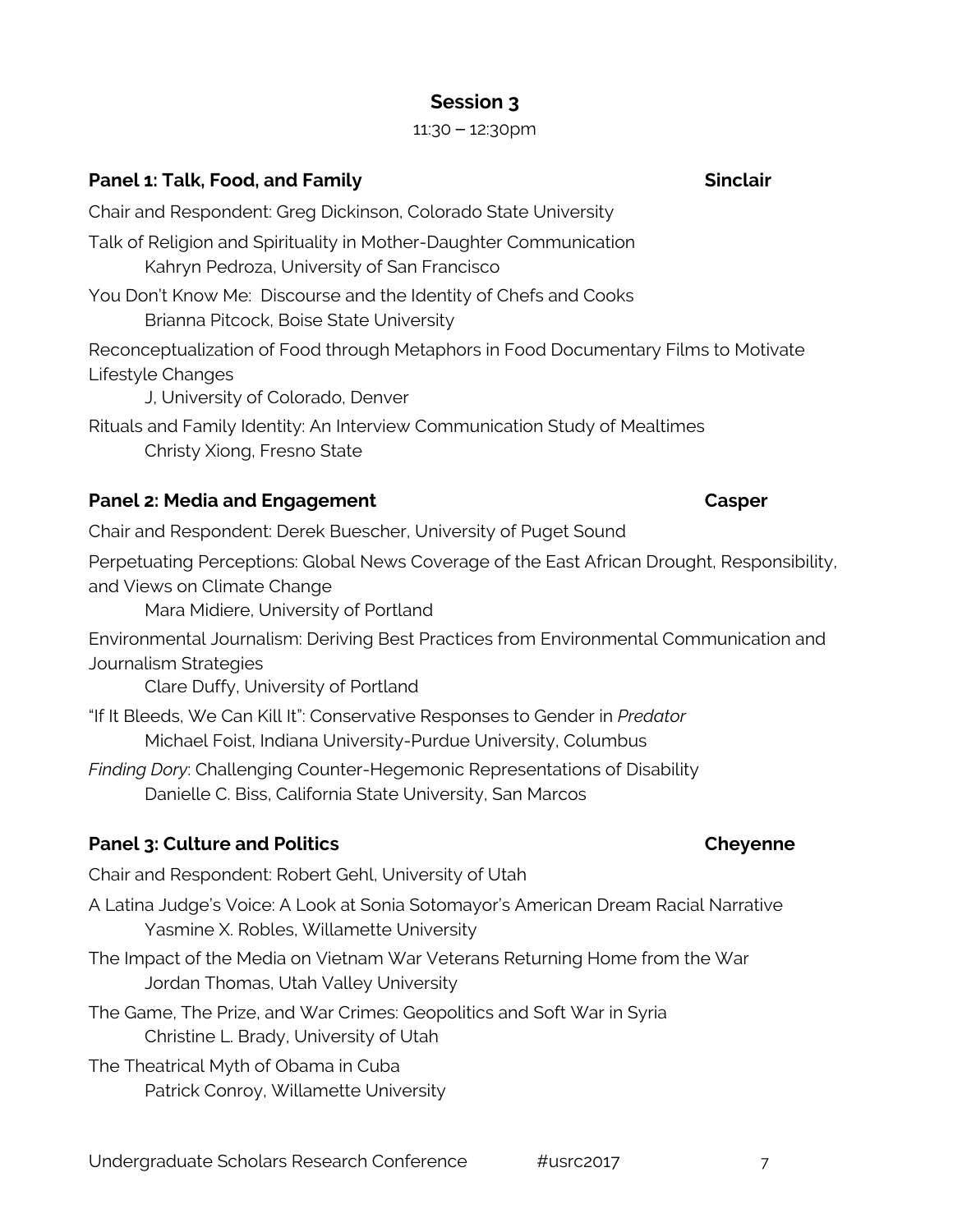#### Awards Reception

12:30 – 1:00pm

Teton

#### Graduate Student Workshop

2:00 – 3:30pm Sun Valley

A panel of Graduate Advisors and Graduate Program Coordinators from a diverse set of graduate programs and academic institutions offers suggestions and advice for applying to, attending, and succeeding in graduate school.

> Donovan Conley, University of Nevada, Las Vegas Lisa Flores, University of Colorado, Boulder Michele Foss-Snowden, Sacramento State Helene A. Shugart, University of Utah Tricia Taylor, University of California, Santa Barbara

#### Graduate Programs Open House

3:45 – 5:00pm Ballroom C

The Graduate Programs Open House provides undergraduate and graduate students with the opportunity to meet representatives from universities that have master's and doctoral programs in Communication.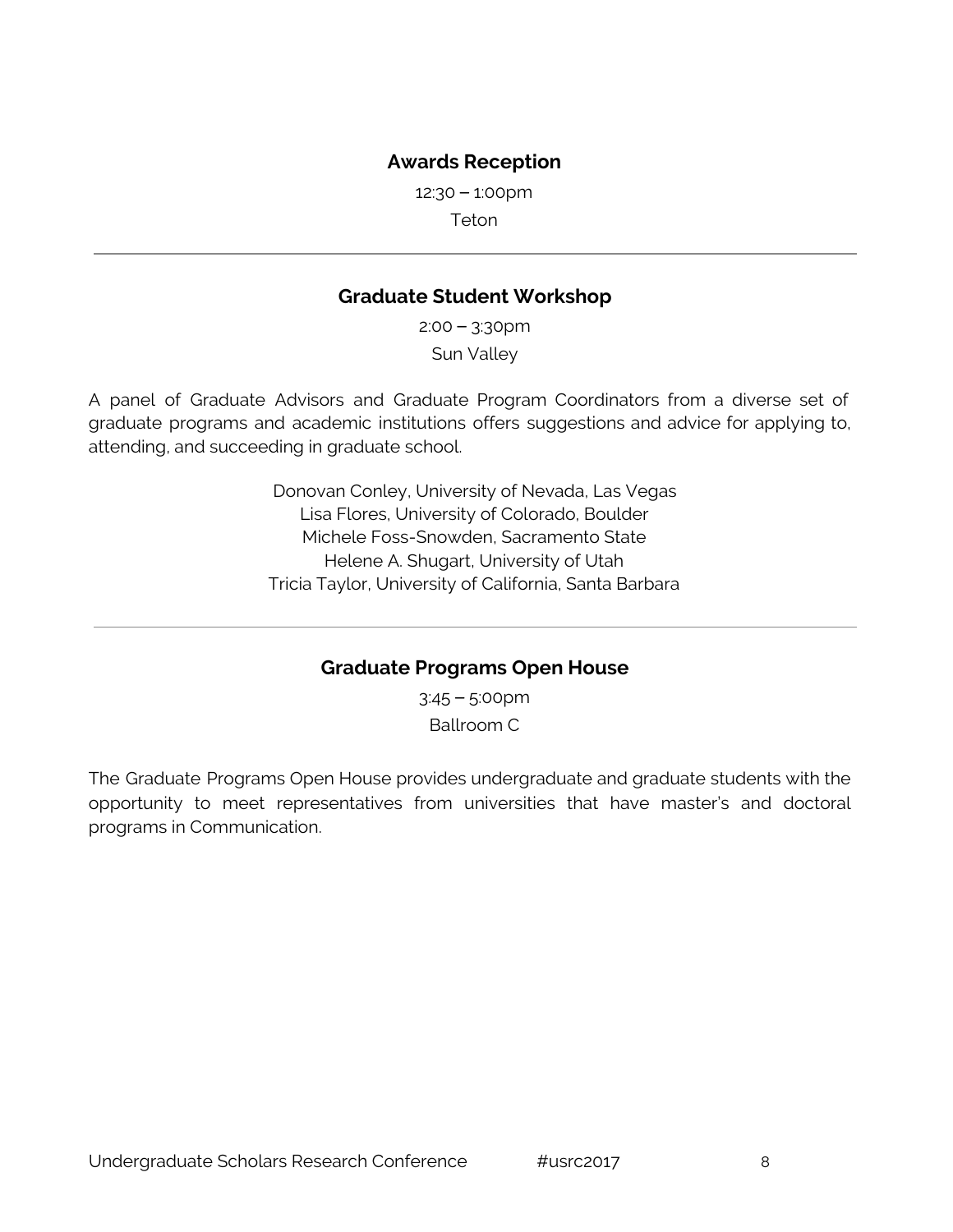#### Acknowledgements

#### Faculty Reviewers

Andy Alali, California State University, Bakersfield Fatima Zahrae Chrifi Alaoui, San Francisco State Donna M. E. Allen, Northwest Nazarene University Jennifer Asenas, Cal State University, Long Beach Jennifer Bevan, Chapman University Nick Brody, University of Puget Sound Dan Brouwer, Arizona State University Derek Buescher, University of Puget Sound Bernadette Calafell, University of Denver Donovan Conley, University of Las Vegas D. Robert DeChaine, Cal State University, Los Angeles Audrey Deterding, Northern Arizona University Greg Dickinson, Colorado State University Qingwen Dong, University of the Pacific Sam Dorros, Chapman University Sharon Downey, Cal State University, Long Beach Christopher Duerringer, Cal State University, Long Beach Shinsuke Eguchi, University of New Mexico Deanna Fassett, San Jose State Lisa Flores, University of Colorado, Boulder Douglas Fraleigh, Fresno State Amira De La Garza, Arizona State University Robert Gehl, University of Utah Donna Gotch, Cal State University, San Bernardino Jennifer Guthrie, University of Las Vegas Sara Hayden, University of Montana Kirstie Hettinga, California Lutheran University Amy Heyse, Cal State University, Long Beach Mary Husain, Fresno State Kevin Johnson, Cal State University, Long Beach

Falon Kartch, Fresno State Jinah Kim, Cal State University, Northridge Julianna Kirschner, Claremont Graduate University Brandi Lawless, University of San Francisco Daisy Lemus, Cal State University, Northridge Kurt Lindemann, University of San Diego Chris Maben, Sacramento State Amin Makkawy, Fresno State Peter Marston, Cal State University, Northridge Lynda McCroskey, Cal State University, Long Beach George McHendry, Creighton University Tara G McManus, University of Las Vegas Michael Keith Middleton, University of Utah A. Susan Owen, University of Puget Sound Jelena Petrovic, Stetson University Pavithra Prasad, Cal State University, Northridge Allison Prasch, Colorado State University Rodney Reynolds, California Lutheran University James Sauceda, Cal State University, Long Beach Natasha Shrikant, University of Colorado, Boulder Donna Simmons, Cal State University, Bakersfield Gerri Smith, Sacramento State Stacey Sowards, University of Texas at El Paso Russell Stockard, California Lutheran University Carlos Tarin, University of Texas at El Paso Lindsey Thomas, University of Puget Sound Allison Thorson, University of San Francisco Riva Tukachinsky, Chapman University Cynthia Wang, Cal State University, Los Angeles Larry Williamson, University of San Diego Christina Granato Yoshimura, University of Montana Stephen Yoshimura, University of Montana

#### Panel Chairs / Respondents and Graduate Workshop Panelists

(as noted in program)

#### Sponsors

Western States Communication Association Fresno State Department of Communication Sage Publishing

Thank you to the departments, faculty, and families who supported their undergraduates in attending this year's Undergraduate Scholars Research Conference!